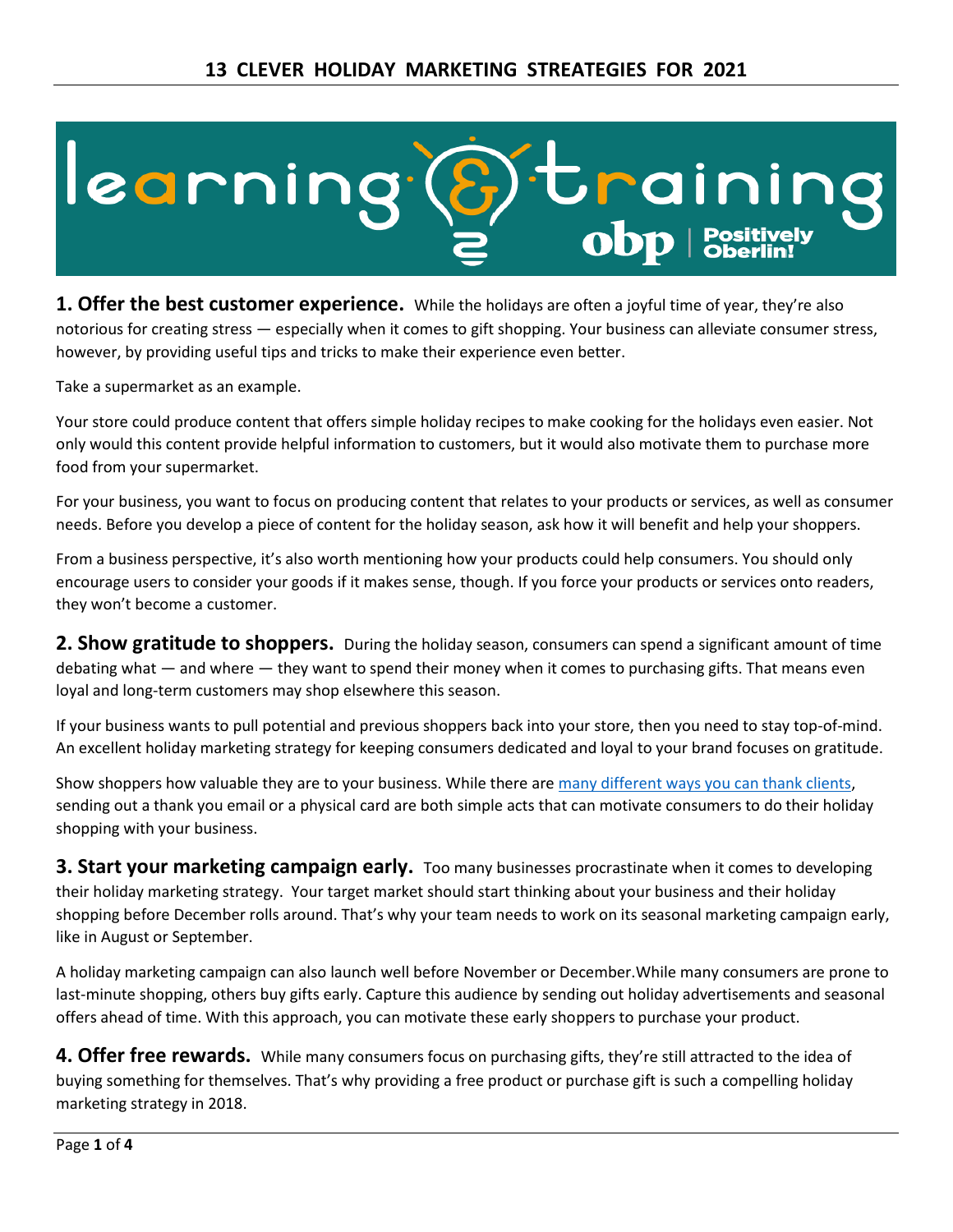With this strategy, you can motivate shoppers to not only buy your product but also spend more with your company. For example, if you offer a free item with a \$50 purchase, it encourages users to spend more. Rather than buy \$25 worth of product, they splurge and spend \$50.

If your company isn't sure about offering free rewards, you can make the reward free shipping.

The holidays are a time of giving  $-$  and your consumers want to be on the receiving end of gift giving from time to time too. Highlight special offers, savings, and free promotions whenever possible to amplify your sales during this time of year.

**5. Webroom your products.** You may have heard of a showroom before. When a client wants to see a product in-person, they go to a store showroom, which can help them make a purchasing decision. Well, why not bring this tactic to the Internet?

Webrooming works the same way as showrooming, except you present your products on the Internet, rather than inperson. In most cases, a webroom allows shoppers to explore a product at every angle, providing them the complete inperson showroom experience online.

It's a powerful holiday marketing strategy, especially when it comes to expensive purchases.

If your company's interested in creating a webroom of your products, you need to start early. Building a webroom requires a team of developers, as well as professional photographers. Depending on the size of your product line, this can result in a few months of work.

**6. Embrace email marketing.** During the bustling holiday season, your target market finds themselves always on the go. Whether they're out running errands or catching up on their holiday shopping, your ideal shopper doesn't have a lot of time to dedicate to phone calls, in-person encounters, or physical mail.

You can guarantee, however, that your target market is checking their email inbox.

Throughout the holiday season, businesses send shoppers a variety of offers. That's why consumers frequently check their email during the holiday shopping season. They want to get the best deal, and email can help them save.

Pay extra attention to [engaging your subscribers](https://www.webfx.com/internet-marketing/types-of-email-marketing.html) during the holidays. Send out emails that highlight your promotions, sales, or seasonal product line. A simple email can make a world of difference by informing and encouraging shoppers, which helps you land additional sales.

**7. Encourage discussions.** Whether it's through your website, blog, or social media accounts, you have multiple platforms to engage your audience. While your company can focus on interacting with consumers during the holiday season, it's essential to communicate with shoppers year-round.

For example, you can make an Instagram post to ask followers what they're most excited about this holiday season. Then, your team can respond to the user comments, providing personalized responses that users remember.

No matter when you interact with your followers, it's imperative for your team to respond to negative and positive comments. If a user posts something negative, but your company doesn't reply, it sends the wrong message to other followers and customers.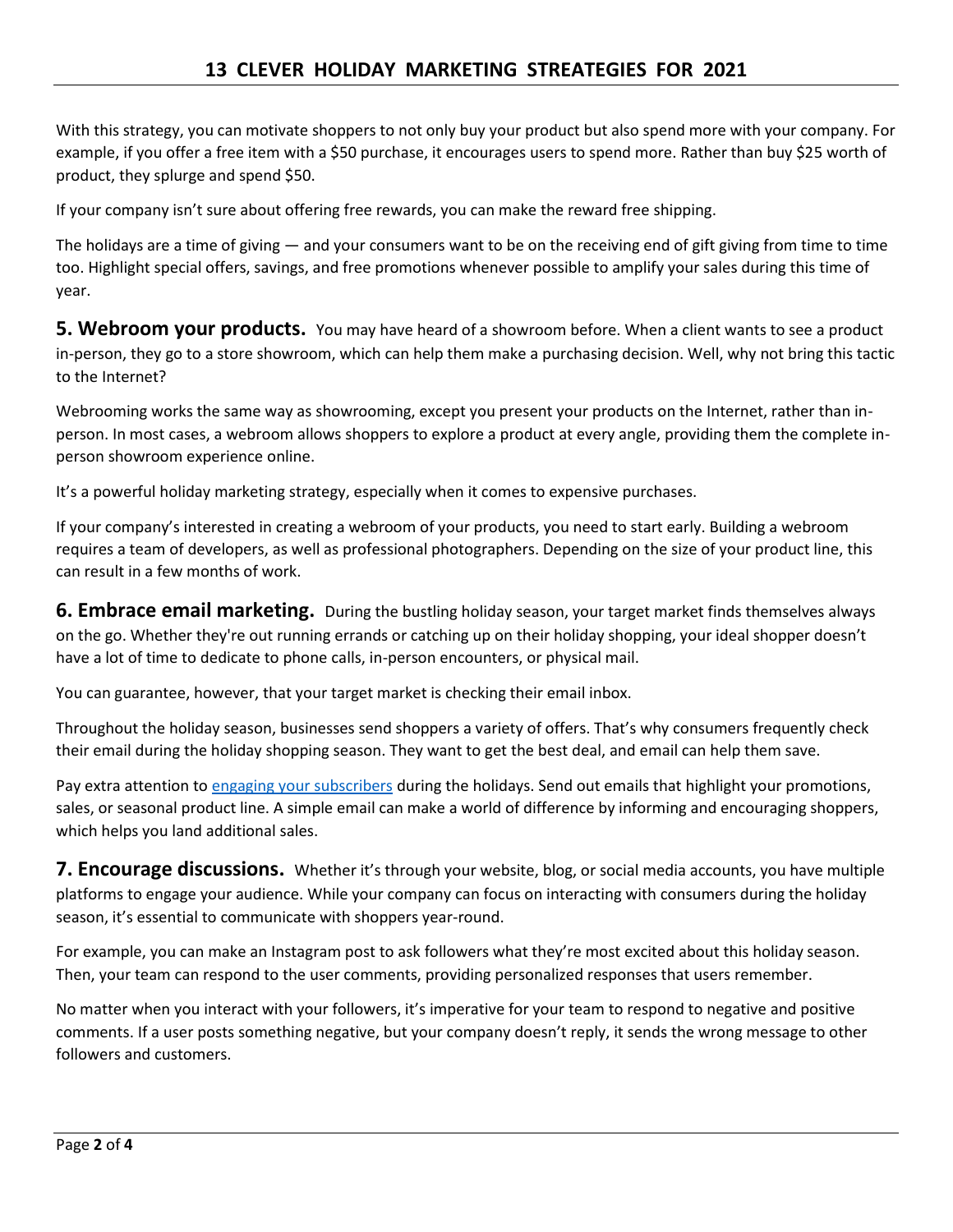**8. Use hashtags.** Since [81 percent of people have a social media profile](https://www.webfx.com/blog/social-media/5-tips-using-hashtags-social-media/), you won't want to miss out on the opportunity to reach new shoppers and influence current ones on these platforms. If you already use [social media](https://www.webfx.com/Social-Media-Services.html)  [marketing,](https://www.webfx.com/Social-Media-Services.html) make sure to optimize it for the holiday season.

How can you turn your social media into a holiday marketing strategy?

Take advantage of hashtags on platforms like Instagram and Twitter. While you can use hashtags on Facebook, they're not as popular or useful. That's why it's helpful to limit your use of hashtags to platforms that make the most of them.

With hashtags, you can spread the word about your sales and promotions. You can also encourage user-generated content by creating a hashtag for shoppers to use when posting a photo or status that features your product.

Hashtags are also easy to remember and make it easier for prospective clients to remember your company's name. The right hashtags can help you reach new shoppers who are looking for the perfect gift this holiday season too.

For the best results, follow shopping trends relevant to your industry. What do your consumers seem to want most for the holidays this year? Use hashtags on your Twitter, Instagram, and various other social media profiles to create more buzz for your business.

**9. Produce festive ads.** Depending on your company and products, you can use this holiday marketing strategy.

If you're investing in [pay-per-click \(PPC\) advertising,](https://www.webfx.com/ppc-management-services.html) you can focus on creating ads that feature a holiday touch in the ad copy or ad itself. For example, your ad copy may say, "Get the perfect gift this holiday season," to emphasize the holidays.

You can extend this strategy to your content too.

Maybe, for example, you produce a series of blog posts or social media status updates that focus on the holidays. A supermarket, for instance, may highlight recipes and decorations via their blog while a manufacturer may create an "Elf on the Shelf" series for their social media.

**10. Retarget customers.** An astonishing [96 percent of customers](https://www.webfx.com/ecommerce-retargeting.html) will leave a website without making a purchase. This means that only four out of every 100 people visiting your site buy your product or services. With a remarketing ad campaign and [email marketing,](https://www.webfx.com/Email-Marketing-Management-Services.html) however, you can change that.

If a shopper provides their email, for example, but doesn't check out, you can send a follow-up email. This email reminds the reader that their cart still has an item in it, which can encourage the user to complete their purchase.

In comparison, a remarketing ad campaign focuses on users that visited your site. That's a broad group of people, however, which is why you can narrow your audience down to a specific product page.

No matter how you remarket your business, it's critical for your company to understand each user's motivations. Try to find out what made a user leave your site. In some cases, a user would have bought your product, but your website made the process almost impossible.

That's why you need to pay attention to your marketing strategy and [your website's usability](https://www.webfx.com/website-user-experience-analysis.htm).

**11. Appeal to shopper emotions.** The holidays ignite a mixture of emotions, from excitement to nostalgia. A smart holiday marketing strategy appeals to these emotions, which can encourage users to make your company apart of their holiday shopping.